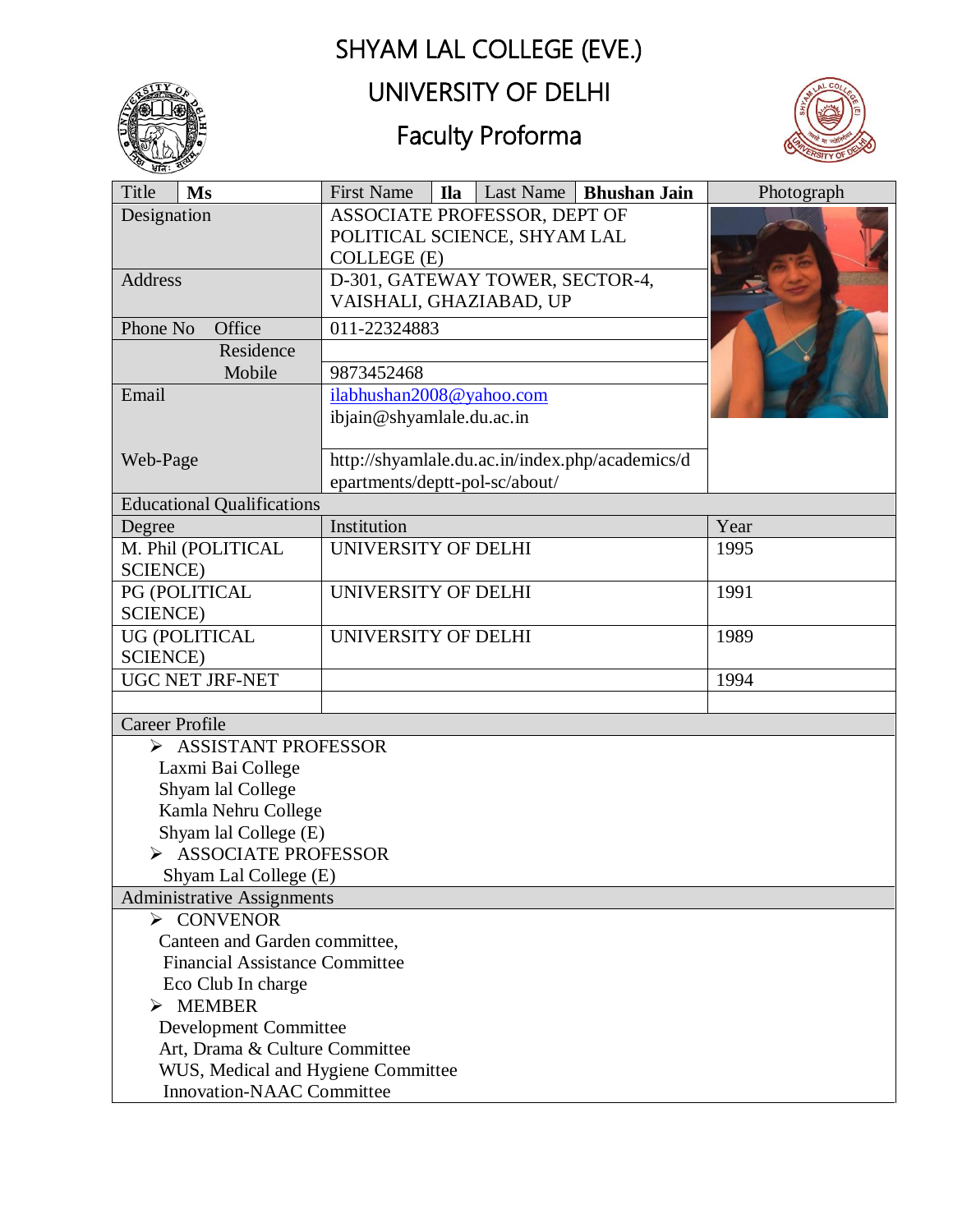| Gandhi Study Circle                                                    |
|------------------------------------------------------------------------|
| <b>NSS Committee</b>                                                   |
| <b>Skill Development Committee</b>                                     |
| <b>Gender Sensitization Committee</b>                                  |
| <b>Internal Complaints Committee</b>                                   |
| <b>Internal Quality Assurance Cell</b>                                 |
| Nodal officer for students from Jammu and Kashmir under PMSSS for 2018 |
| Areas of Interest / Specialization                                     |
| PUBLIC ADMINISTRATION, CORPORATE SOCIAL RESPONSIBILITY                 |
| <b>Subjects Taught</b>                                                 |
| United Nations and Global Politics                                     |
| Colonialism in India                                                   |
| Nationalism in India                                                   |
| Perspectives on Public Administration                                  |
| Public Policy In India                                                 |
| Democracy and Governance                                               |
| Ethics, Politics and Corporate Social Responsibility in India          |
| Political Theory                                                       |
| <b>Indian Government and Politics</b>                                  |

### Publications Profile

### Publications

- 'United Nations and Empowerment of Women', Proceedings of National seminar on Empowerment of Women in India, LRPG College, Ghaziabad, 2011
- 'Corporate Social Responsibility: Notes from the field', ASPIRARE, an International Journal of Commerce and Management, Vol. No.1, September 2014, Shyam lal College (E), University of Delhi. ISSN: 2394-0484 (P), 2394-6601(O)
- Book Review, 'CSR and Sustainability: From the Margins to the Mainstream' by Michael Hopkins (UK: Greenleaf Publications Ltd) ASPIRARE, Vol. No.2, September 2015, Shyam lal College (E) University of Delhi. ISSN: 2394-0484 (P), 2394-6601(O)
- Book Review, 'Business and Community: The Story of Corporate Social Responsibility in India by Pushpa Sunder' (New Delhi: Sage Response, 2013) ASPIRARE, Vol. No.3, September 2016
- 'Corporate Social Responsibility: The Indian Experience' in Governance Issue and Challenges (2018), Abhay Prasad Singh, Krishna Murai (eds.) Pearson Publication, Noida
- Mandatory CSR: Revisiting Trusteeship, ASPIRARE, an International Journal of Commerce and Management, Vol. No.7, September 2020, Shyam lal College (E) University of Delhi. ISSN: 2394-0484 (P), 2394-6601(O)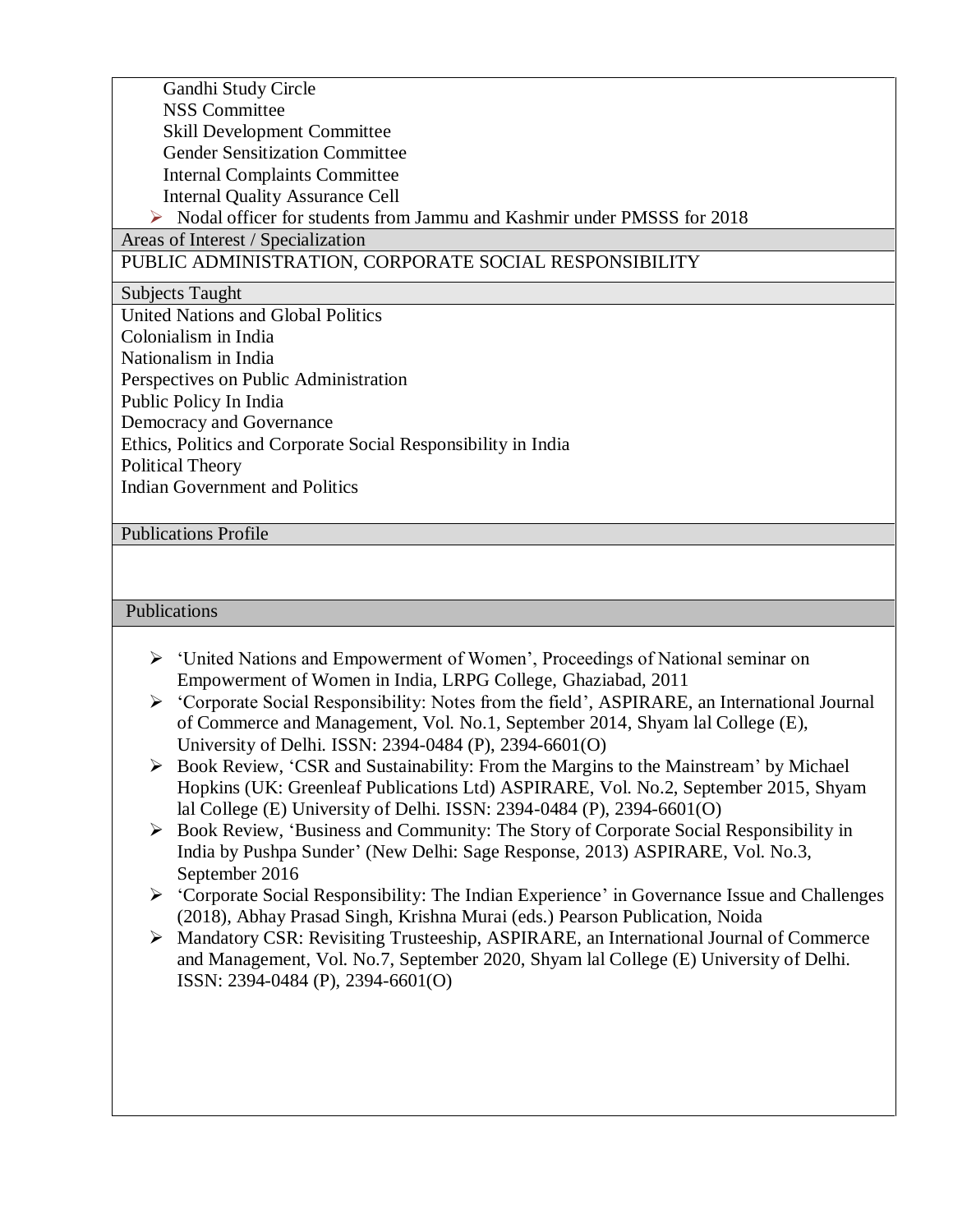#### Conference Organization/ Presentations

- 'Exploring Gandhian World Order', International Seminar, Shyam Lal College (E) 2013
- $\triangleright$  Effective Implementation for Higher Impact', National Symposium for CSR practitioners, PHD Chambers, Delhi, 2014
- Coordinator, Conference Committee, International Conference on Corporate Social Responsibility: Expectations, Reality and Challenges, Shyam Lal College (E), 2014
- Member, Conference Committee for International Conference on 'Unleashing Potential of Renewable Energy for Sustainable Development: Opportunities and Challenges' Shyam Lal College (E) 2015
- $\triangleright$  Member, Conference Committee for International Conference on 'Hagiography, Humanism' and Caste Hierarchy in Bhakti Movement',Shyam Lal College (E), 2016
- Attended 'The power and purpose of ACBSP,USA Global Accreditation', Seminar on Accreditation, Indian commerce Association, SGGSCC& DSPSR, 2018
- $\triangleright$  Presented a paper on Corporate Social Responsibility: Notes From the field, International Conference, Shyam Lal College (E), 2014
- Presented a paper on 'Corporate social Responsibility: The Chatterjee Model, Some Reflections', Department of political Science, Shyam Lal College (E), 2017
- $\triangleright$  Presented a paper on 'Corporate social Responsibility in Digitalized World', International Conference, Maharaja Agrasen College, 2018
- Presented a paper on 'Mandatory CSR: Revisiting Trusteeship', National Seminar, Shyam Lal College (E), 2018
- Presented a paper on 'Politics of Rain Water Harvesting', Departmental Seminar , Shyam Lal College (E) 2019
- Presented a paper on 'Bhartiya Swadheenta Sangraam: Vividh Vaicharik Aayaam', National Seminar, SUS Govt College, Matak Majri, Indri ( karnal), 2019
- Delivered a lecture on 'Microsoft ppt' in Faculty Development Program on 'Online Teaching Platforms', Shyam Lal College (E), August 2020
- Chaired a Student Session in the National Webinar on 'Perspective of Indian Democracy: One Nation, One Election', Maharaja Agrasen College, August 2021

Awards and Distinctions

1. First Position in B.A(H) Pol Science in the college

2. Junior Research Fellow, University Grants Commission, 1994

Association With Professional Bodies

Life Member, Indian Institute of Public Administration

### Other Activities

Workshops and Faculty Development Programs

- Workshop on ICT Usage in Teaching, CPDHE, Delhi, September 2015
- One week Faculty Development Program on Marketing Research, Shyam Lal College (E), August 2017